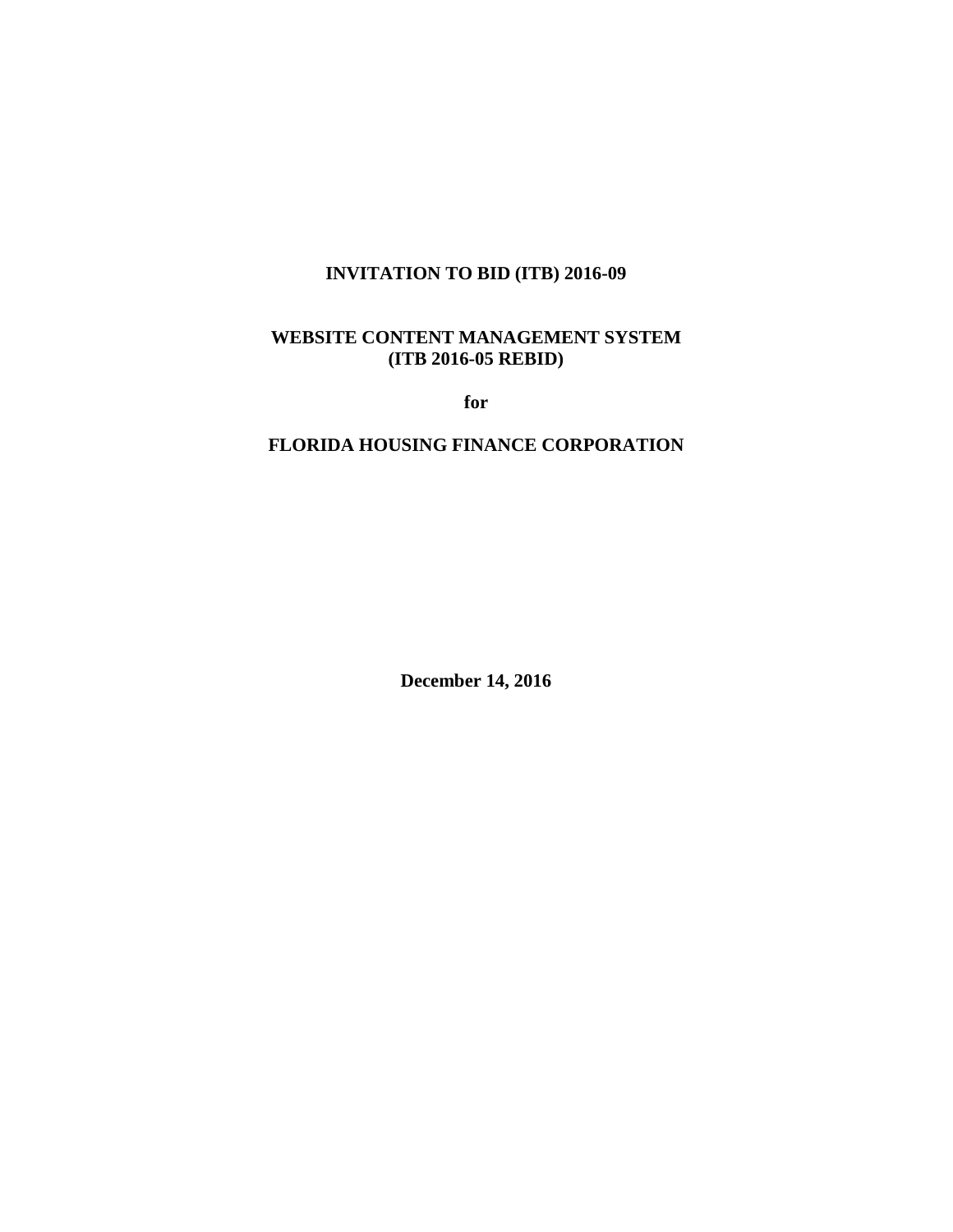## **SECTION ONE INTRODUCTION**

Florida Housing Finance Corporation ("Florida Housing") is soliciting competitive, sealed Bids from qualified firms to provide a website content management system in accordance with the terms and conditions set forth in this Invitation to Bid (ITB), and any other term and condition in any contract subsequently awarded.

## **SECTION TWO DEFINITIONS**

For purposes of this document, the following terms will be defined as follows:

| "Bid"             | The written submission by the Bidder to this ITB.                                                                                                         |  |  |
|-------------------|-----------------------------------------------------------------------------------------------------------------------------------------------------------|--|--|
| "Bidder"          | Any person or entity who has the capability in all respects to<br>perform fully the requirements contained in this ITB, and<br>submits a Bid to this ITB. |  |  |
| "Board"           | The Board of Directors of Florida Housing Finance<br>Corporation.                                                                                         |  |  |
| "Committee"       | The review committee composed only of employees of<br>Florida Housing that is established pursuant to Rule 67-<br>49.007, Fla. Admin. Code.               |  |  |
| "Contractor"      | A person or entity providing the professional services<br>described in Section Four of this ITB.                                                          |  |  |
| "Days"            | Calendar days, unless otherwise specified.                                                                                                                |  |  |
| "Effective Date"  | The date the last party signs the contract that is awarded as a<br>result of this ITB.                                                                    |  |  |
| "Florida Housing" | Florida Housing Finance Corporation, a public corporation<br>and public body corporate and politic created by Section<br>420.504, Fla. Stat.              |  |  |
| "ITB"             | This ITB, including all exhibits referenced in this document<br>and all other documents incorporated by reference.                                        |  |  |
| "Website"         | The Florida Housing Finance Corporation website,<br>the URL of which is www.floridahousing.org.                                                           |  |  |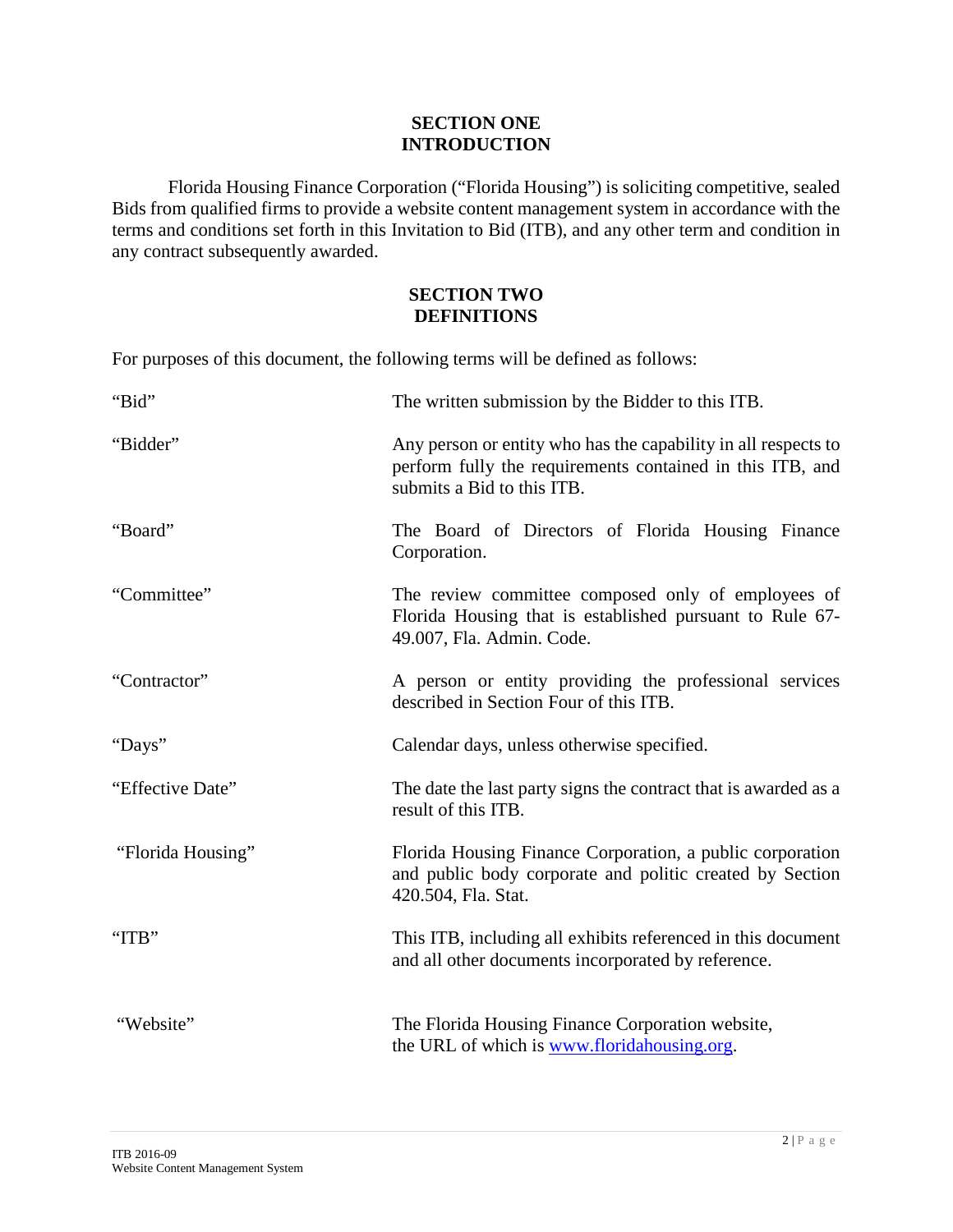#### **SECTION THREE PROCEDURES AND PROVISIONS**

A. The Bidder must submit an original Bid to the Contracts Manager in a sealed envelope marked "ITB 2016-09" with the name of the Bidder clearly stated. Florida Housing will not accept a faxed or e-mailed Bid. Florida Housing must receive all Bids on or before 2:00 p.m., Eastern Time, on January 11, 2017. Bids will be opened at that time.

> Contracts Manager Florida Housing Finance Corporation 227 North Bronough Street, Suite 5000 Tallahassee, FL 32301-1329 (850) 488-4197 Email: [Contracts.Manager@floridahousing.org](mailto:Contracts.Manager@floridahousing.org)

B. This ITB does not commit Florida Housing to award a contract to any Bidder or to pay any costs incurred in the preparation or mailing of a Bid.

C. All services under the contract awarded are to be performed solely by the Contractor, unless subcontracted or assigned with the prior written approval and consent of Florida Housing.

D. Florida Housing reserves the right to:

- 1. Waive minor irregularities;
- 2. Accept or reject any or all Bids received as a result of this ITB;
- 3. Obtain information concerning any or all Bidders from any source; and

4. Negotiate with the successful Bidder with respect to any additional terms or conditions of the contract.

E. Any interested party may submit any question regarding this ITB in writing via mail or email to the Contracts Manager at the address given in Section Three, Item A. All questions must be submitted no later than 2:00 p.m., Eastern Time, on December 19, 2016. Phone calls will not be accepted. Florida Housing expects to respond to all questions in writing by December 22, 2016. Florida Housing will post a copy of all questions received and the corresponding answers on Florida Housing's website at:

<http://www.floridahousing.org/BusinessAndLegal/Solicitations/InvitationsToBid>

Only written responses or statements from the Contracts Manager that are posted on Florida Housing's website will be considered binding. No other means of communication, whether oral or written, may be construed as an official response or statement from Florida Housing.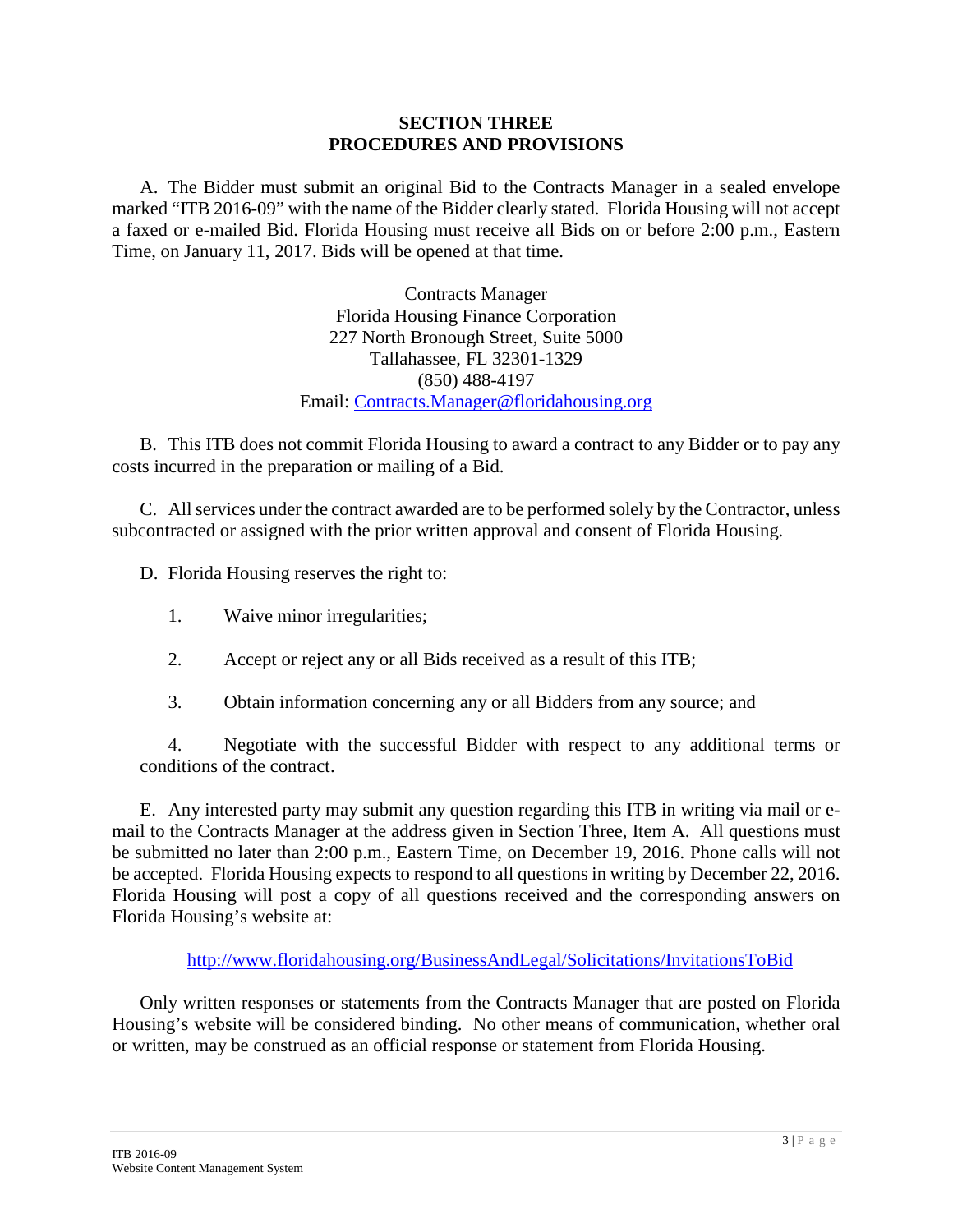F. Between the release of the solicitation and the end of the 72-hour period following the posting of the notice of intended award, Bidders to this solicitation or persons acting on their behalf may not contact any member of Florida Housing's Board of Directors or any Florida Housing employee concerning any aspect of this solicitation, except in writing to the Contracts Manager. Violation of this provision may be grounds for rejecting a Bid.

G. Any person who wishes to protest the specifications of this ITB must file a protest in compliance with Section 120.57(3), Fla. Stat., and Rule Chapter 28-110, Fla. Admin. Code. Failure to file a protest within the time prescribed in Section 120.57(3), Fla. Stat., will constitute a waiver of proceedings under Chapter 120, Fla. Stat.

H. Florida Housing is not required to use the services of any selected Contractor or to assign any work to such provider, and may terminate the contract with any selected Contractor without cause and without penalty.

I. Pursuant to Fla. Admin. Code R. 67-49.004, Florida Housing may modify the terms of the ITB at any point prior to the due date for Bids. A notice of such modification will be posted on Florida Housing's Website and will be provided to potential Bidders who requested copies of the ITB. Any Bidder will have at least seven days from the date of the posting of the notice of the modification to submit or modify its Bid.

J. The terms of this ITB, and any modifications thereto, will be incorporated into any contract offered as a result of this ITB. Failure of a successful Bidder to accept these obligations in the final contract may result in cancellation of the award.

# K. DRUG-FREE WORKPLACE

If the Bidder has implemented a drug-free workplace program, the Bidder must submit the following certification indicating that it meets all of the requirements of Section 287.087, Fla. Stat.:

I hereby certify on behalf of the Bidder, under the terms of ITB 2016-09, that the Bidder has implemented a drug-free workplace program pursuant to Section 287.087, Fla. Stat.

| <b>Authorized Signature:</b> |  |
|------------------------------|--|
| Print Name:                  |  |
| Print Title:                 |  |

# **REMAINDER OF PAGE INTENTIONALLY LEFT BLANK**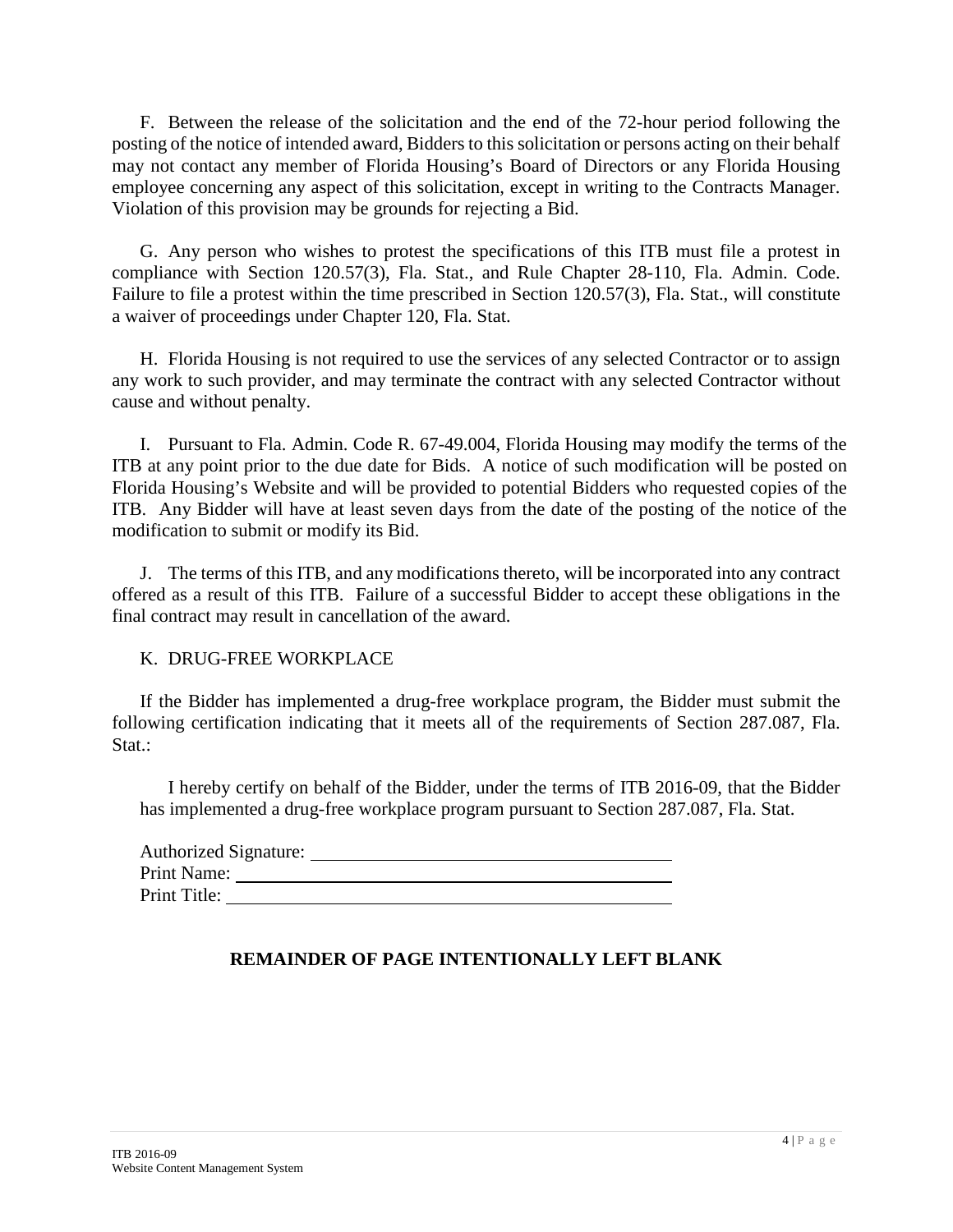#### L. MINORITY BUSINESS ENTERPRISE

If the Bidder is a minority business enterprise as defined in Section 288.703, Fla. Stat., the Bidder must submit the following certification:

I hereby certify on behalf of the Bidder, under the terms of ITB 2016-09, that the Bidder is a "minority business enterprise" as defined in Section 288.703(3), Fla. Stat.

| <b>Authorized Signature:</b> |  |
|------------------------------|--|
| Print Name:                  |  |
| Print Title:                 |  |

## **SECTION FOUR SCOPE OF SERVICES**

**A. Website Content Management System:** The Bidder will provide one license of Telerik Sitefinity "Enterprise Edition" as listed at: [http://www.sitefinity.com/editions.](http://www.sitefinity.com/editions)

**B. Additions/Upgrades/Deletions:** During the term of the Contract resulting from this ITB, Florida Housing shall have the right to add, delete, and/or modify (e.g. upgrade) services/products upon mutual written agreement. If the Contractor has newer technology, Florida Housing may exercise the right to upgrade to that technology. Quantities in commodity purchases may be modified within the limits of the category thresholds set in s. 287.017, Fla. Stat.

**C. Defective Items:** Any or all items delivered to Florida Housing that do not meet the specifications outlined in this section, or that are found to be defective will not be accepted, and such items will be returned to the Contractor and the Contractor's expense for rebate or replacement.

**D. Delivery:** Florida Housing will not pay any delivery/freight charges. Please deliver to:

Florida Housing Finance Corporation ATTN: David Hearn, CIO 227 North Bronough Street, Suite 5000 Tallahassee, Florida 32399

Delivery must take place no later than seven calendar days after execution of the Contract.

## **SECTION FIVE CERTIFICATION**

Do not reproduce the language of Section Five in the Bid. By inclusion and execution of the statement provided in Section Six, subsection I, of this ITB, each Bidder certifies that:

A. The Bidder submits this Bid without prior understanding, agreement, or connection with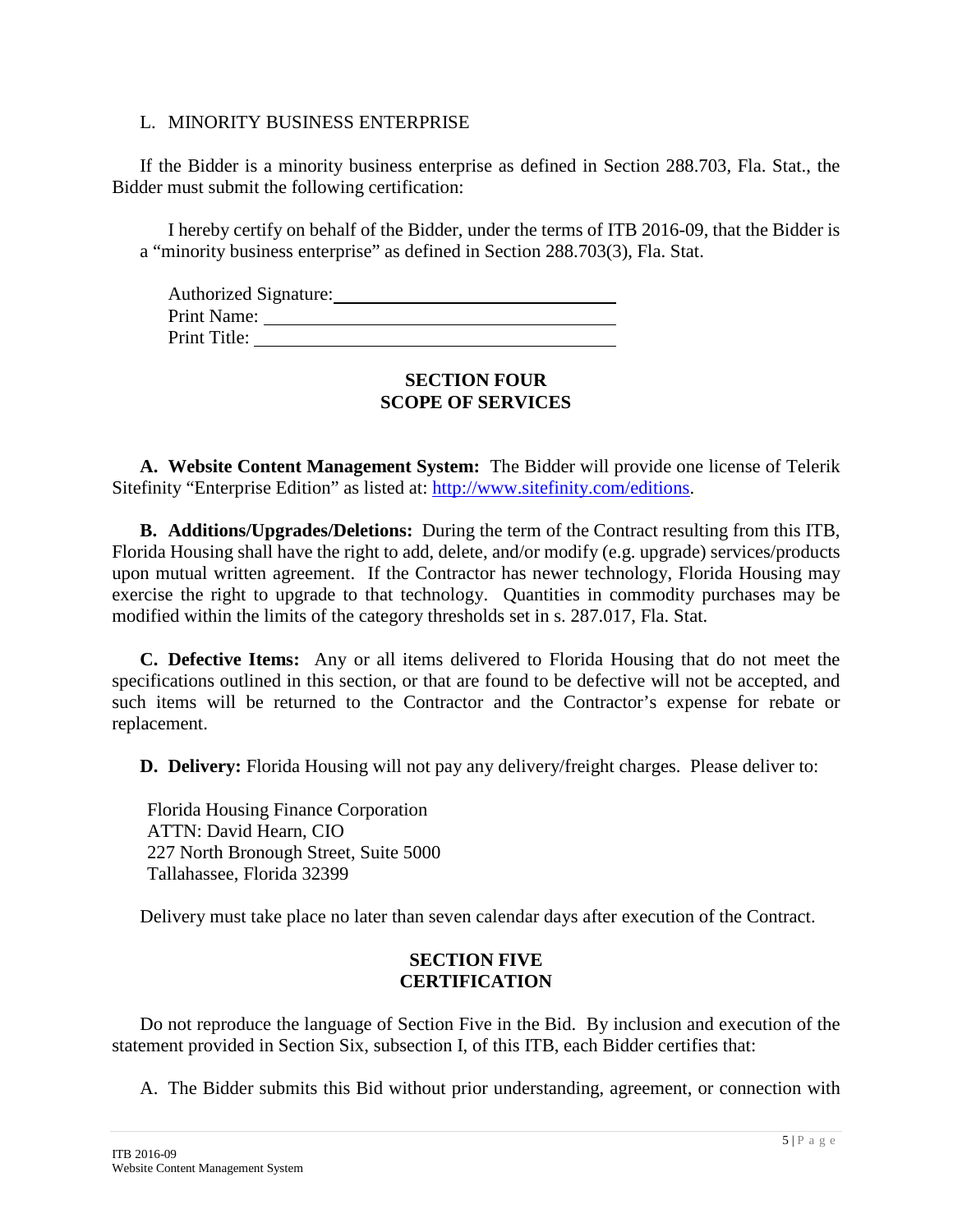any person or entity submitting a separate Bid for the same services. However, any agreement with a person or entity with whom the Bid is jointly filed and such joint filing is made clear on the face of the Bid will be an exception so long as the Bid is in all respects fair and without collusion or fraud.

B. Any material submitted in response to this ITB is a public record pursuant to Chapter 119, Fla. Stat., and subject to examination upon request, but only after Florida Housing provides a notice of decision pursuant to Section 120.57(3), Fla. Stat., or within 30 days after the Bid is opened, whichever is earlier.

C. The Bidder, if awarded a contract under this ITB, will comply with Section 420.512(5), Fla. Stat. For the purpose of Section 420.512(5), Fla. Stat., "Prohibited Business Solicitation Communications" is defined by Section 420.503(32), Fla. Stat.

D. The Bidder is in compliance with Section 287.133(2)(a), Fla. Stat.

E. The Bidder understands and agrees to cooperate with any audits conducted in accordance with the provisions set forth in Section 20.055(5), Fla. Stat.

F. Pursuant to Section 119.0701(2), Fla. Stat., the Bidder, if awarded a contract under this ITB, will be required "to comply with public records laws, specifically to:

1. a. Keep and maintain public records required by the public agency to perform the service.

2. Upon request from the public agency's custodian of public records, provide the public agency with a copy of the requested records or allow the records to be inspected or copied within a reasonable time at a cost that does not exceed the cost provided in this chapter or as otherwise provided by law.

3. Ensure that public records that are exempt or confidential and exempt from public records disclosure requirements are not disclosed except as authorized by law for the duration of the contract term and following completion of the contract If the contractor does not transfer the records to the public agency.

4. Upon completion of the contract, transfer, at no cost, to the public agency all public records in possession of the contractor upon termination of the contract or keep and maintain public records required by the public agency to perform the service. If the contractor transfers all public records to the public agency upon completion of the contract, the contractor shall meet all applicable requirements for retaining public records. All records stored electronically must be provided to the public agency, upon request from the public agency's custodian of public records, in a format that is compatible with the information technology systems of the public agency."

Notwithstanding anything contained herein to the contrary, the provisions and requirements of this paragraph will only apply if and when the Contractor is acting on behalf of Florida Housing.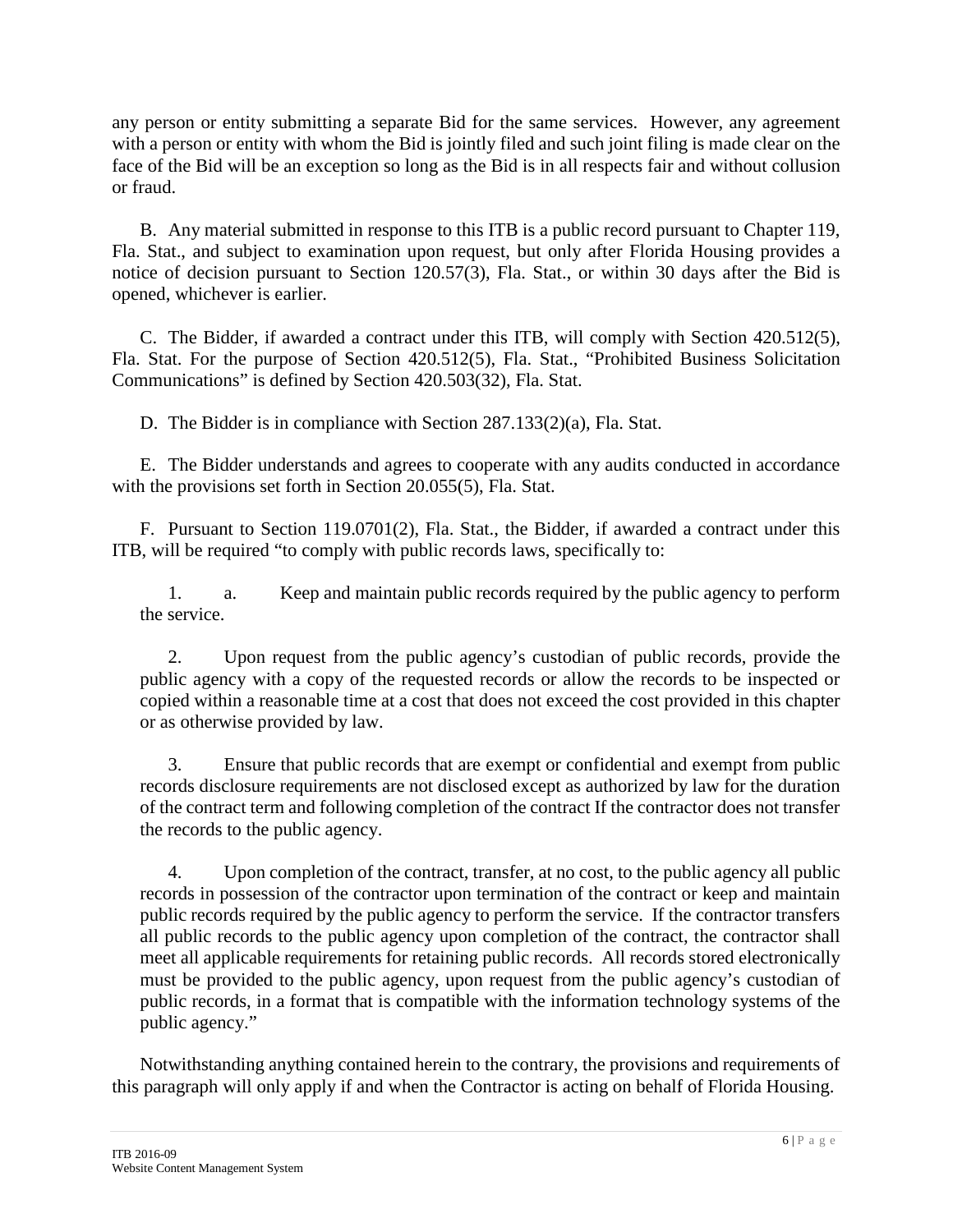G. The Bidder acknowledges that if awarded a contract it will be prohibited from engaging in activities in connection with services related to Florida Housing transactions that produce direct or indirect financial gain for the Bidder other than for the compensation agreed upon in the contract that results from this ITB, unless that Bidder has Florida Housing's written consent after Florida Housing has been fully informed of such activities in writing.

H. The Bidder acknowledges that if awarded a contract it will be prohibited from engaging in any actual, apparent, or potential conflict of interest. Should any such actual, apparent, or potential conflict of interest come into being subsequent to the effective date of the contract and prior to the conclusion of the contract, the Bidder will provide notification (Notice of Conflict of Interest) to Florida Housing, through first class certified mail, return receipt requested, within ten (10) working days, seeking consent from Florida Housing's Executive Director. If the Bidder is found to be in non-compliance with this provision, without written consent from Florida Housing's Executive Director, any compensation received in connection with the contract will be subject to forfeiture to Florida Housing.

I. The Bidder agrees that the submitted Bid will be valid and binding for a period of 180 days following the Bid opening date.

J. The Bidder, in submitting this Bid, acknowledges and agrees that the terms and conditions of this ITB, as well as any modifications thereto, will be incorporated into any contract offered as a result of this ITB.

K. CERTIFICATION STATEMENT:

## **THE FOLLOWING WILL BE REPEATED IN SECTION SIX SIGNED BY AN INDIVIDUAL AUTHORIZED TO BIND THE BIDDER. FAILURE TO INCLUDE THE CERTIFICATION STATEMENT BEARING AN ORIGINAL SIGNATURE WILL RESULT IN REJECTION OF THE BID.**

"I agree to abide by all conditions of ITB 2016-09 and certify that all information provided in this Bid is true and correct, that I am authorized to sign this Bid as the Bidder and that I am in compliance with all requirements of the ITB, including but not limited to, the certification requirements stated in Section Five of this ITB."

# **REMAINDER OF PAGE INTENTIONALLY LEFT BLANK**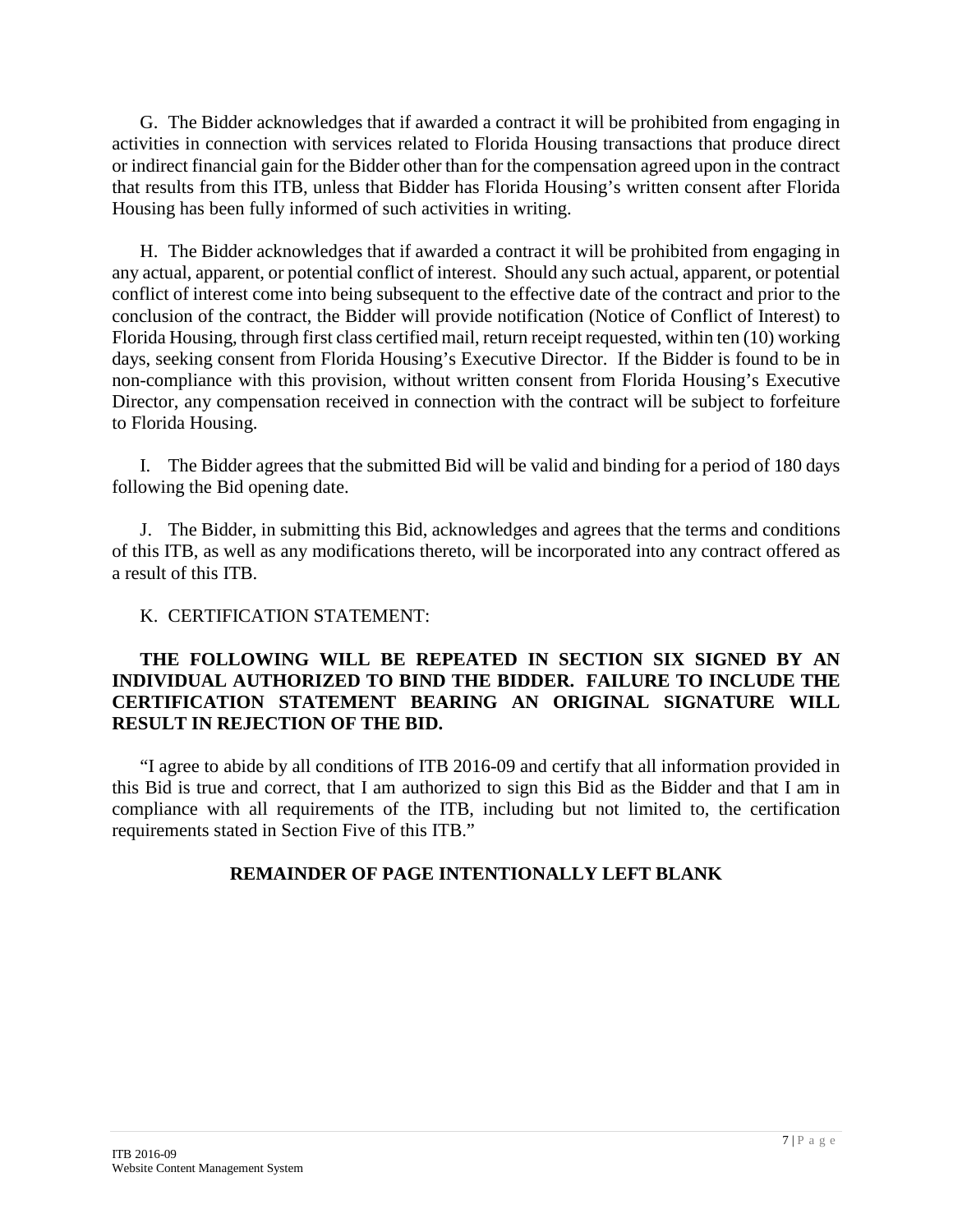## **SECTION SIX MANDATORY BID PRICE FORM**

| <b>Product Description</b> | <b>Ouantity</b> |           | <b>Unit Price</b> | <b>GRAND TOTAL</b> |
|----------------------------|-----------------|-----------|-------------------|--------------------|
| <b>Telerik Sitefinity</b>  |                 | $\Lambda$ |                   |                    |
| "Enterprise Edition"       |                 |           |                   |                    |

**The Bidder must fill out the Bid Price form in its entirety, or the Bidder's Bid will be rejected as non-responsive.** If the Bidder wishes to propose a line item at No Cost, it should be indicated as \$0.00. If the unit price bid is a discount from retail price, please include the amount discounted below:

Discount \$

The Contract shall be awarded to the responsive and responsible Bidder providing the lowest Grand Total for all items described in Section Four of this ITB. In the event of a tie, Florida Housing will give preference in the award process to the Bid certifying a drug-free workplace has been implemented in accordance with Section 287.087, Fla. Stat. If a tie continues to exist, Florida Housing will give preference to minority business enterprises as defined in Section 288.703, Fla. Stat. FOR COMMODITIES: If a tie continues to exist after the previous two tiebreakers, Florida Housing will give preference to the commodities manufactured, grown, or produced within the State of Florida in accordance with Section 287.082, Fla. Stat.

Complete and sign the table below. **Unsigned offers will not be considered.**

I agree to abide by all conditions of ITB 2016-09 and certify that all information provided in this Bid is true and correct, that I am authorized to sign this Bid as the Bidder and that I am in compliance with all requirements of the ITB, including but not limited to, the certification requirements stated in Section Five of this ITB.

| <b>Bidder:</b>                          |               |      |  |
|-----------------------------------------|---------------|------|--|
| <b>Address:</b>                         |               |      |  |
| City:                                   | State:        | Zip: |  |
| <b>Authorized Signature &amp; Date:</b> |               |      |  |
| <b>Title:</b>                           | <b>Phone:</b> |      |  |